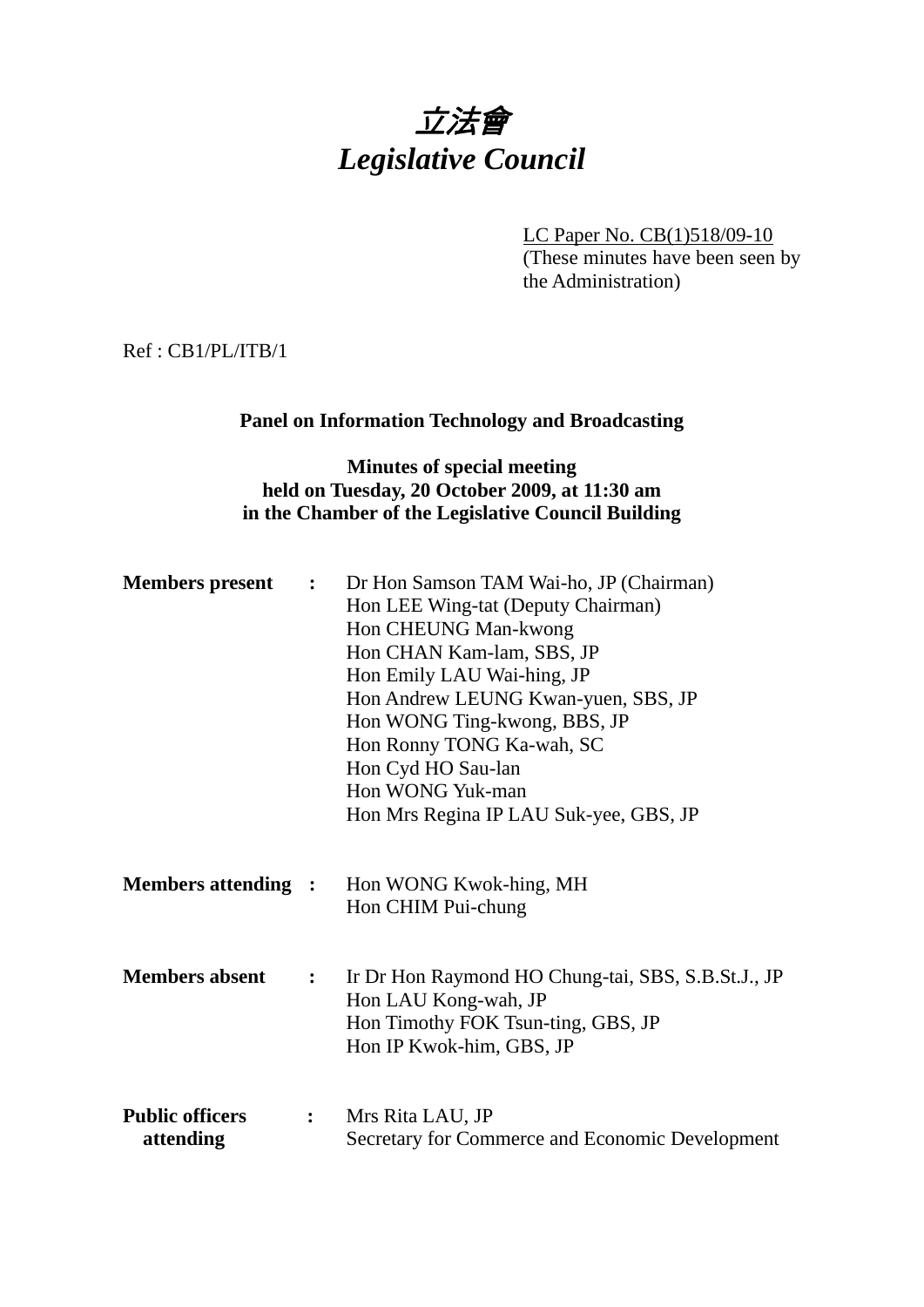|                                              | Mr Gregory SO, JP<br>Under Secretary for Commerce and Economic<br>Development                                          |
|----------------------------------------------|------------------------------------------------------------------------------------------------------------------------|
|                                              | Mr Duncan PESCOD, JP<br>Permanent Secretary for Commerce and Economic<br>Development (Communications and Technology)   |
|                                              | Mr Alan SIU, JP<br>Deputy Secretary for Commerce and Economic<br>Development (Communications and Technology)           |
|                                              | Mr Jeremy GODFREY<br><b>Government Chief Information Officer</b><br>Office of the Government Chief Information Officer |
|                                              | Miss Janet WONG, JP<br><b>Commissioner for Innovation and Technology</b>                                               |
|                                              | Mrs Marion LAI, JP<br>Director-General of Telecommunications                                                           |
| <b>Clerk in attendance :</b>                 | Ms YUE Tin-po<br>Chief Council Secretary (1)3                                                                          |
| <b>Staff in attendance</b><br>$\ddot{\cdot}$ | <b>Ms Annette LAM</b><br>Senior Council Secretary (1)3                                                                 |
|                                              | Mr Joey LO<br>Council Secretary (1)3                                                                                   |
|                                              | Ms May LEUNG<br>Legislative Assistant (1)6                                                                             |

initiatives of Communications and Technology Branch, Commerce and Economic Development Bureau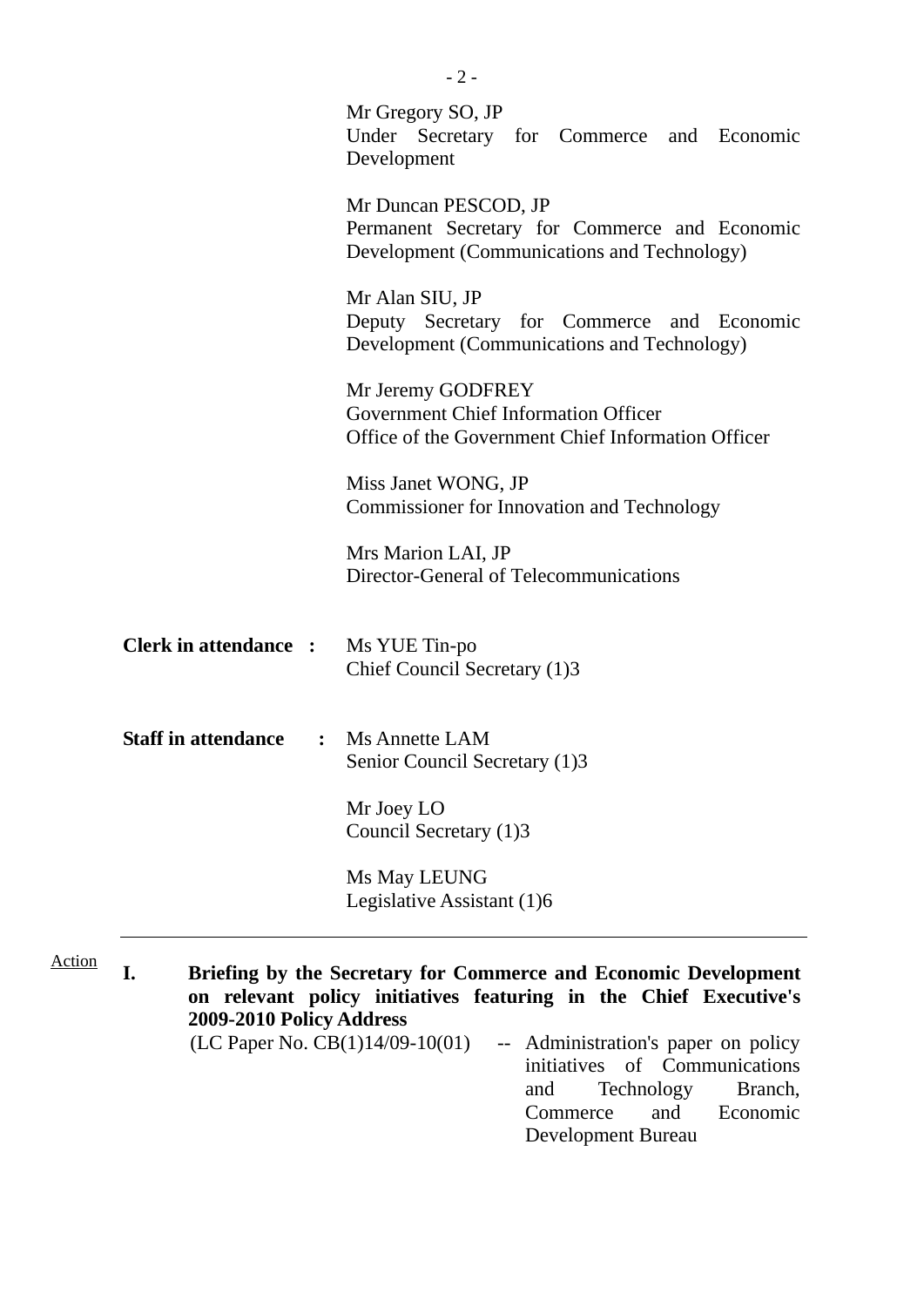LC Paper No. CB(1)89/09-10(01) -- Speaking note of the Secretary *(tabled at the meeting and subsequently issued on 21 October 2009)*  for Commerce and Economic Development

#### *Other relevant documents*

- (a) Address by the Chief Executive at the Legislative Council meeting on 14 October 2009 - "Breaking New Ground Together" (issued on 14 October 2009); and
- (b) The 2009-2010 Policy Address "Policy Agenda" (issued on 14 October 2009).

#### Briefing by the Secretary for Commerce and Economic Development

 At the invitation of the Chairman, the Secretary for Commerce and Development (SCED) briefed members on the major initiatives relating to the Communications and Technology Branch of the Commerce and Economic Development Bureau under the 2009 Policy Address and Policy Agenda. These included initiatives in the areas of research and development, testing and certification, broadcasting services, telecommunications, creative economy, review of the Control of Obscene and Indecent Articles Ordinance (Cap. 390) and information technology. Details of the policy initiatives were set out in the Administration's paper (LC Paper No. CB(1)14/09-10(01) and SCED's speaking note (LC Paper No. CB(1)89/09-10(01)).

#### Discussion

#### *Research and development*

2. Mrs Regina IP welcomed the proposed Research and Development (R&D) Cash Rebate Scheme (the Scheme) as this could provide financial incentive to encourage more R&D investment in the private sector. She enquired about the approval and vetting mechanism for the Scheme and whether projects outside Hong Kong would be eligible for the Scheme. In view that Hong Kong lagged behind in technological R&D, she also called on the Administration to step up its efforts in encouraging R&D investment and promoting a research culture among enterprises in Hong Kong.

3. In response, the Commissioner for Innovation and Technology (C for IT) said that an established vetting mechanism for R&D projects under the Innovation and Technology Fund (ITF) was already in place. The Administration was drawing up the operational details of the Scheme targeted to be introduced in April 2010. The Commerce and Industry Panel and the Finance Committee would be consulted on the details of the Scheme including its coverage, operation as well as the approving and vetting mechanism prior to its launch. In addition to closely monitoring the implementation of the Scheme and conducting ongoing review to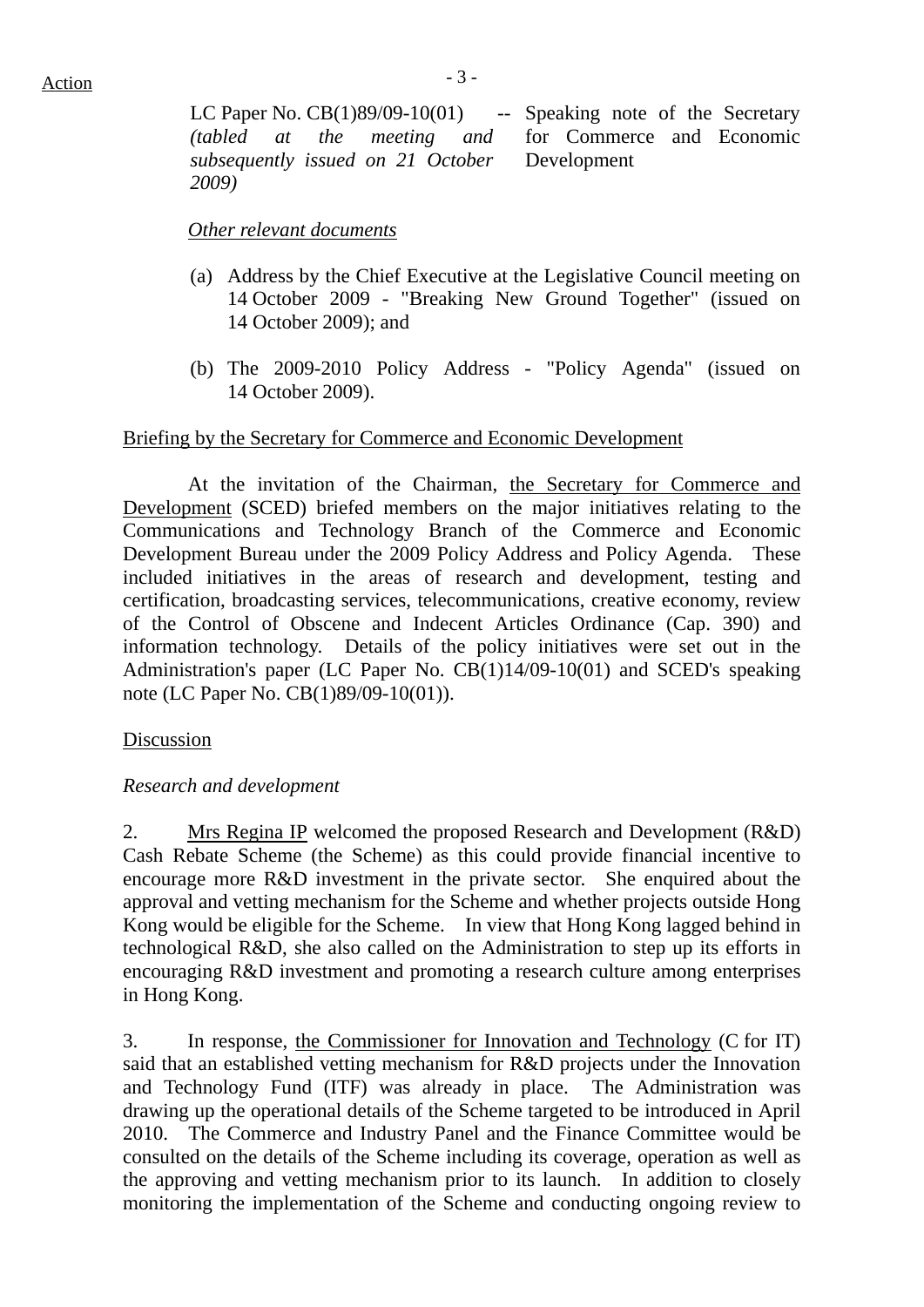fine tune the Scheme and guard against abuse, a comprehensive review on the Scheme's effectiveness would be conducted three years after implementation.

4. The Chairman expressed disappointment that the Government had not come up with any concrete measures to provide tax concessions for R&D investment in the private sector. He however welcomed the \$200 million Scheme and urged the Administration to expedite the approval of funds so that more R&D projects could benefit from the Scheme, thereby creating more job opportunities in R&D sectors.

5. Mrs Regina IP noted that under the existing Government procurement policy and tendering exercise, contracts were often awarded to the lowest bid or established companies with strong track records, thereby leaving few business opportunities for local small and medium enterprises (SMEs). She enquired about the progress that had been achieved by the Administration in considering ways and means under the overall Government procurement policy and the Government Procurement Agreement under the World Trade Organization (WTOGPA) to provide more business opportunities for local SMEs in the IT sector.

6. In response, SCED said that the Government, as a member of the WTO, had the obligation to fulfill its procurement commitments to the WTOGPA. The Commerce and Economic Development Bureau (CEDB) would continue to liaise with the relevant bureaux to explore room for flexibility. She undertook to provide an update to the Panel when there was new development.

*Promoting the development of the testing and certification industry in Hong Kong* 

7. Mr WONG Kwok-hing supported the setting up of the Hong Kong Council for Testing and Certification (HKCTC). Noting that the priority task of the HKCTC was to formulate a three-year development plan for submission to the Chief Executive (CE), he sought elaboration on the purview of HKCTC. In this regard, Mr WONG Yuk-man queried the continuity of the three-year development plan bearing in mind it would go beyond CE's current term of office.

8. In response, SCED said that HKCTC was tasked to drive the development of the testing and certification industry, to raise its professional standards, and to enhance the recognition of the industry in the international arena by building up a brand name for Hong Kong's testing and certification services. The HKCTC had drawn up its work schedule for formulating the development plan to be submitted to the CE within six months of its establishment. In collaboration with the industry, it would look into a range of important issues, including enhancing the competitiveness of the testing and certification industry, strengthening manpower training, upgrading professional standards, and promoting testing and certification services in Hong Kong, the Mainland and other places.

9. Mr WONG Kwok-hing enquired about the estimated number of jobs and business opportunities to be generated in the testing and certification industry. SCED replied that it was difficult to give an accurate estimate at the present stage.

Admin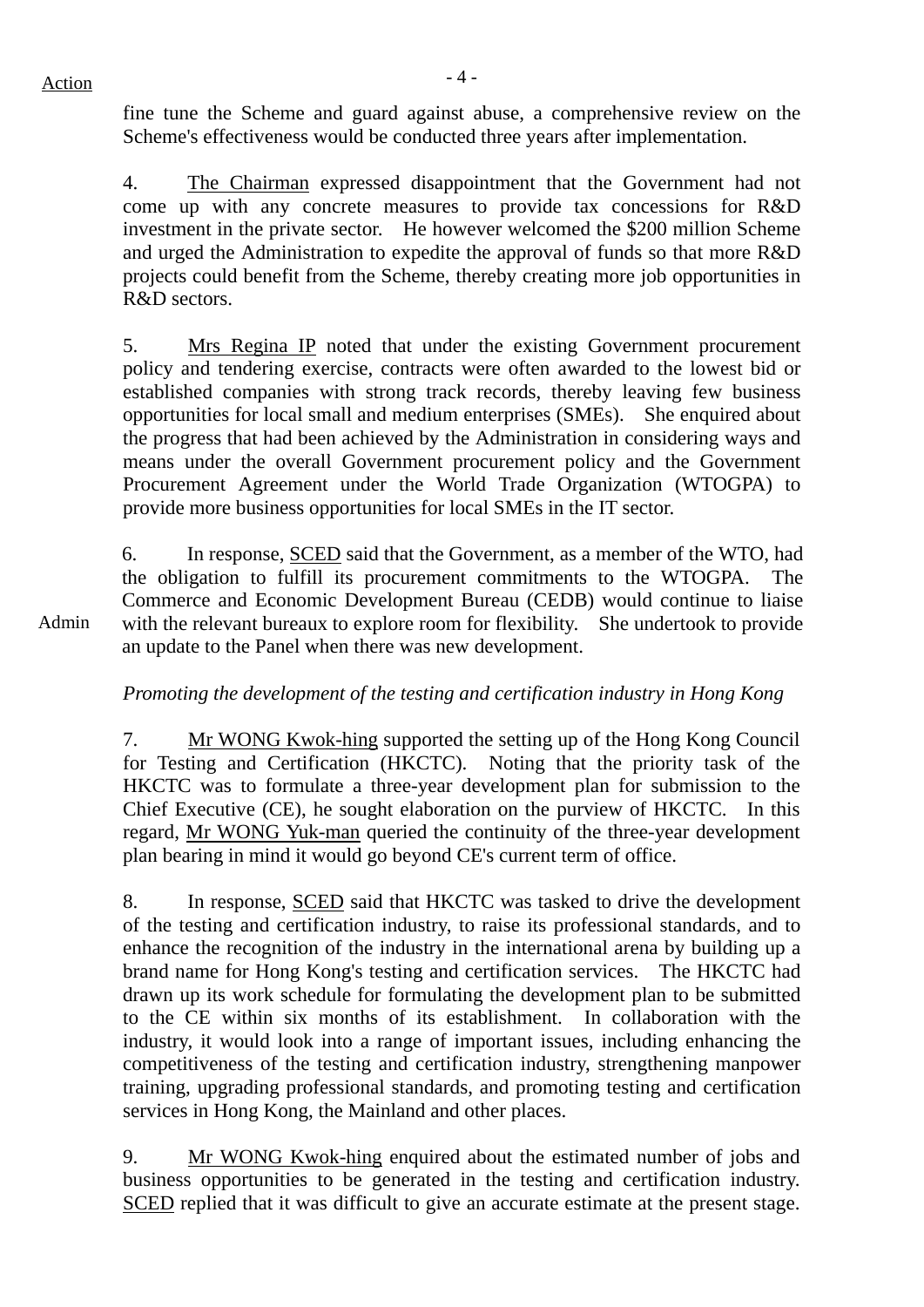$Action$ 

Admin

According to the statistics available, the testing and certification industry presently provided more than 10 000 jobs. Based on the past annual growth rates (in the range of 5% to 10%) of the industry, SCED was optimistic that the three-year market driven industry development plan would further promote the development of the testing and certification industry and create more business and job opportunities in Hong Kong.

10. The Chairman called on the Government to take the lead in promoting the development of software testing and certification industry in Hong Kong. These initiatives included actively exploring viable business opportunities for the industry, and commissioning independent third party to test, certify and monitor the quality and standard of software programmes for certain Government projects – a mechanism similar to those operating in the Mainland. SCED noted the suggestion and undertook to request the HKCTC to consider ways and means to drive the development of software testing and certification industry in Hong Kong.

*Extending the coverage of digital terrestrial television*

11. Mr WONG Ting-kwong noted that most of the digital and high-definition television (HDTV) programming of the two free domestic TV stations were re-run and were far from satisfactory in terms of both quality and variety. He called on the Administration to urge the two free TV broadcasters to expedite their programme development and deliver more diversified and higher quality TV entertainment to help boost the digital take-up.

12. In response, SCED said that DTT had been generally well-received by the public. Since the launch of DTT at the end of 2007, about 40% of households were watching DTT via DTT receivers which compared favourably with many advanced economies. She however agreed with Mr WONG that programme quality and content were key factors governing the DTT take-up as evidenced by the significant increase in the DTT take-up rate due to the Beijing Olympics held in August 2008. She highlighted that the development of digital programmes was an on-going process and the Administration would continue to encourage the two broadcasters to enrich their digital TV programmes and introduce more other value-added services.

## *Mid-term review of the domestic free television programme service licences*

13. Mr LEE Wing-tat said that some members of the public had complained to him that most of the programmes shown on Asia television Limited (ATV) were re-run programmes. He questioned ATV's competency in competing with the other free TV licensee and in providing the viewing public with alternative choices of quality free-television services despite the recent capital injection by the Taiwanese tycoon. He urged the Administration to seriously consider whether it was possible to bring in new investors/competitors instead of renewing ATV's licence so that frequency spectrum as a scarce public resource would be put to optimum use.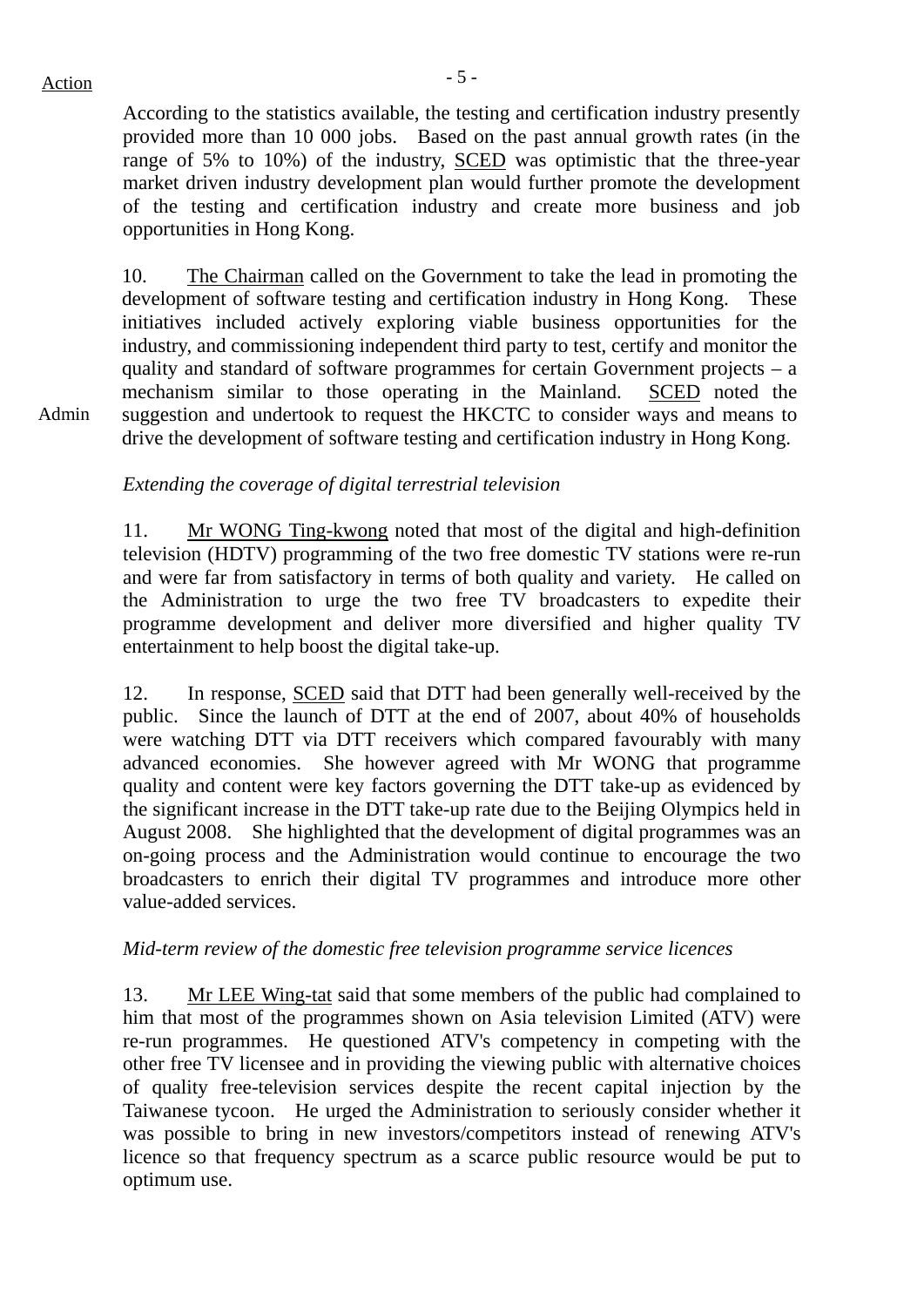14. SCED replied that ATV, in general, had been providing television programmes in accordance with the statutory and licensing requirements. The ATV management had pledged to continue to provide a full range of services in compliance with their licensing obligations and with the provisions of the Broadcasting Ordinance (BO) (Cap. 562). She highlighted that the Administration had always been maintaining close communications with the broadcasting licensees while the Broadcasting Authority (BA) would continue to enforce the BO and the broadcasting conditions. The issue of licence renewal would be examined in the context of the mid-term review of the domestic free television programme service licences of the two broadcasters. Having regard the licensees' compliance with various regulatory requirements, their financial commitments for 2010 to 2015 and public views on their performance, the BA would submit its recommendation to the CE in Council by the end of 2009. The Administration would brief the Panel on the outcome of the review in due course.

#### *The future of Radio Television Hong Kong*

15. Mr Ronny TONG questioned the basis and justifications for the Government's decision to retain Radio Television Hong Kong (RTHK)'s status as a Government department while performing the role of a public service broadcaster operating under the guidance of a CE-appointed Advisory Board. He enquired whether the Government had conducted any survey and opinion poll to gauge public support for such a decision.

16. In response, SCED said that the CE-in-Council's decision represented a well-balanced set of proposals to address the concerns of various stakeholders and to give certainty to the further development of RTHK for the benefit of RTHK and the staff concerned. She noted that RTHK had consistently been ranked in public surveys as the most credible electronic media in Hong Kong and was considered best placed to assume the role of a public service broadcaster. A recent survey commissioned by the Government showed that there was considerable public support for RTHK to remain as a Government department. At the request of members, she undertook to provide further information (e.g. survey findings) in support of RTHK remaining as a Government department while performing the role of a public service broadcaster.

17. Ms Emily LAU expressed disappointment that the Administration, in the absence of any public consultation, had decided that RTHK should continue to operate as a Government department with a public service broadcaster role. Noting that none of the public service broadcasters in any of the advanced economies was a government department funded by the government, she doubted whether RTHK would be able to competently perform its new role as an independent public service broadcaster.

18. SCED responded that public service broadcasting and the related issue on the future of RTHK had been the subject of debate in Hong Kong for many years. The matter had been widely discussed by the community, the Panel and various other stakeholders. The Government had also recently launched a public

Admin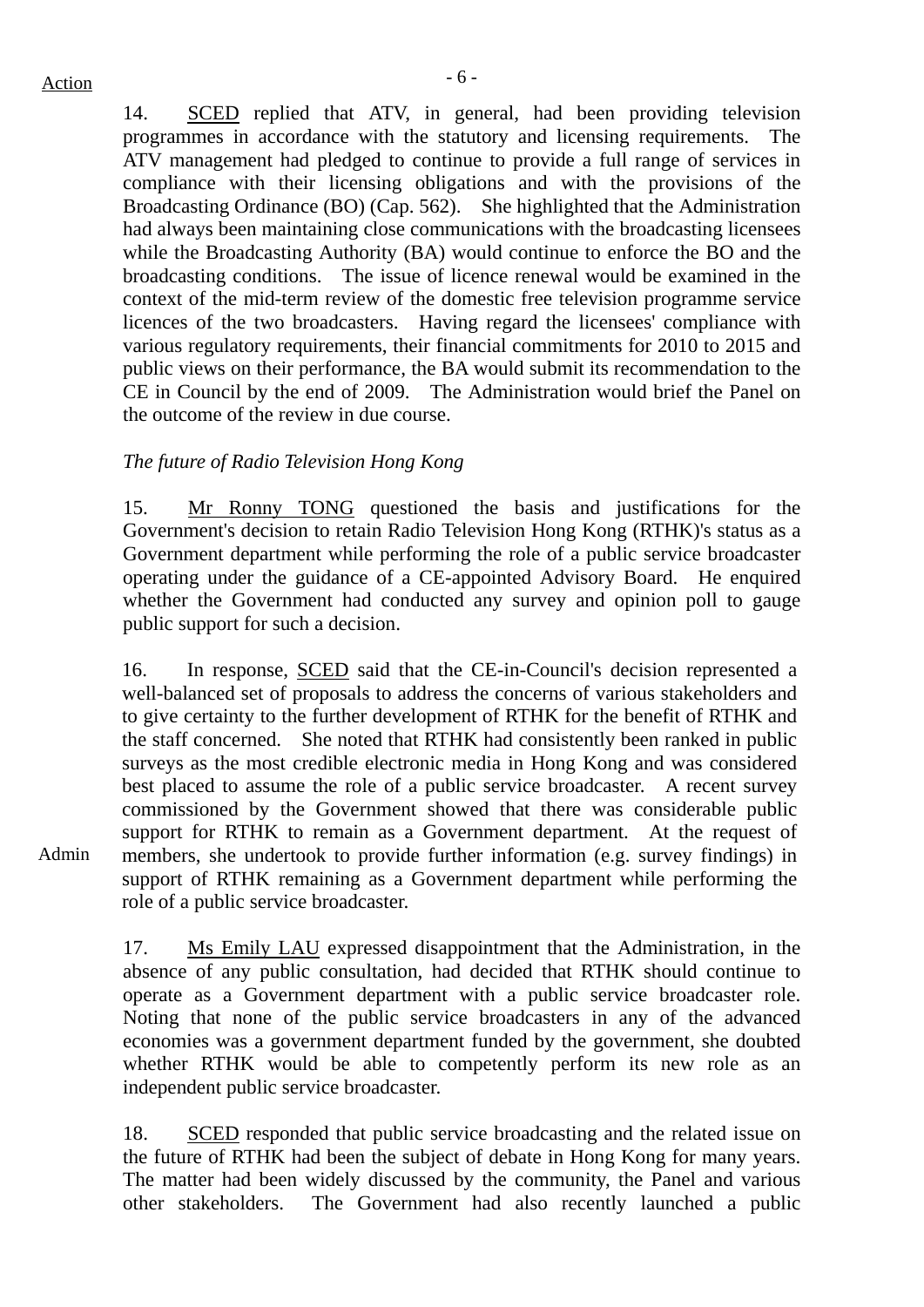consultation exercise to seek public views on how best RTHK should operate to achieve its mission as a public service broadcaster, the programming direction it should take, and the ways and means to evaluate its performance and enhance its accountability to the community. The 18 District Boards and the Panel would also be consulted.

19. Ms Cyd HO said that a public service broadcaster should be independent and free from any political and financial pressure as well as insulated from any government influences. She questioned the need for the setting up of the Advisory Board and the Administration's motive behind it. She also expressed concern that the Advisory Board might be used as a political tool to exert pressure on RTHK, thereby undermining its editorial independence. She asked what measures the Administration would put in place to safeguard RTHK's editorial independence and freedom of press. Noting that RTHK, as a Government department, had to abide by Government rules and procedures as well as subject to the administrative oversight of the Broadcasting Authority (BA) and the Director of Audit (D of A), she asked whether RTHK would be provided with flexibility to enable it to compete with other commercial broadcasters.

20. In reply, SCED affirmed that the Government would uphold freedom of speech and expression which were the core values of the Hong Kong society. She assured members that RTHK would continue to enjoy editorial independence and freedom of press. The proposed Charter would set out the working relationship between the Government and the new RTHK and entrench the importance of editorial independence. She said that while RTHK, as a Government department using public money, would be subject to the established annual budgeting control mechanism as well as internal procedures and standards for making procurement, editorial, and programming decisions, and some degree of flexibility based on the suggestion of the RTHK management would be suitably provided to facilitate the smooth functioning of RTHK.

## *Community broadcasting*

21. Ms Emily LAU noted that financial soundness and commitment to investment were included as criteria for considering the grant of sound broadcasting licences under the Telecommunications (Amendment) Bill 2009. As digitization would free up additional frequency spectrum, she enquired whether the Administration would consider lowering the financial threshold so that smaller community groups with less financial means could also have the opportunity to operate their own channels and participate in community broadcasting.

22. In reply, SCED said that while opening up airwaves for community broadcasting was a world trend, the availability of suitable frequency spectrum was an overriding factor or requisite condition before a sound broadcasting licence application could be considered. The Administration was currently looking into the process of digitization and the deployment of the additional spectrum to be released. A number of initiatives including the Community Broadcasting Involvement Fund would be launched to enhance community participation in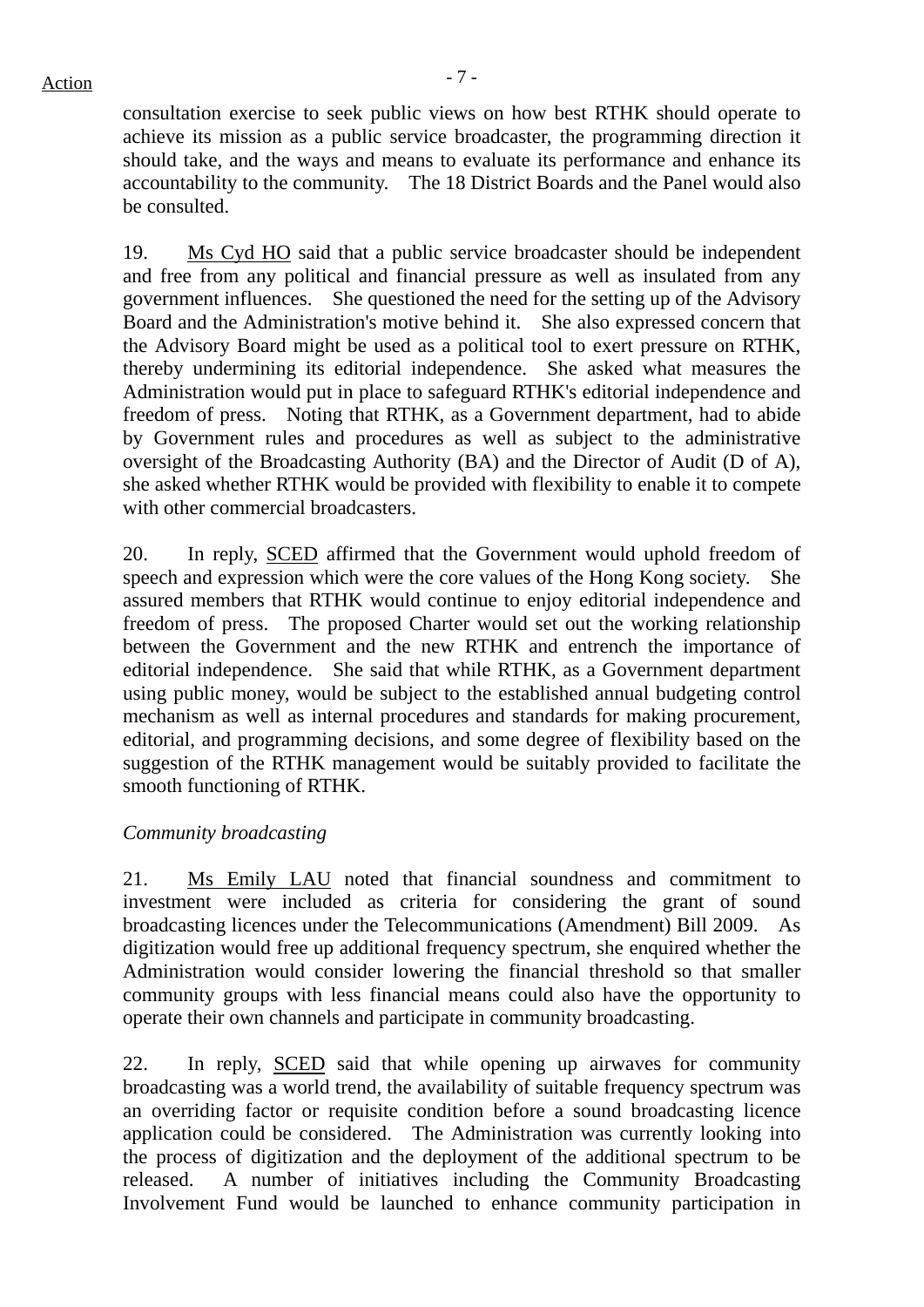# $Action$

broadcasting. RTHK would also be tasked to devote part of its airtime and resources within the development of its digital services to provide a platform for community participation in broadcasting. She highlighted that the criteria on financial soundness did not specify the level of financial resources required other than stating that the applicant must demonstrate a commitment to invest sufficiently in the proposed project and possessed sufficient financial capacity to invest to the level proposed.

## *Consumer protection and dispute resolution in telecommunications services*

23. Mr LEE Wing-tat said that in view of the keen market competition and the low basic salary of the frontline sales staff of the telecommunications industry, sales staff might be under pressure to resort to undesirable selling practices in order to close a deal and earn more commission. As such, he was of the view that in addition to issuing a code of practice for compliance by service operators, the operators should ensure staff compliance with the code of practice. Sanctions should be imposed on the operators for any breaches of the code by their staff.

24. In response, the Director-General of Telecommunications (DG of T) said that under the existing regulatory framework, the operators as the licensees would be held directly responsible for any misconduct of its employees. If the code of practice were to be implemented in a mandatory manner, any breach of the code of practice issued by the Telecommunications Authority would be regarded as a breach of the licensing conditions and subject to penalty ranging from financial penalty to revocation of the service licence. She highlighted that the Administration attached great importance to consumer protection and satisfactory resolution of consumer complaints and contractual disputes. In this regard, a pilot programme for the Consumer Complaint Settlement Scheme (CCSS Pilot Programme) had been launched. The Pilot Programme would run for a further 8 months till February 2010, after which the Office of the Telecommunications Authority would conduct a comprehensive review, and engage the industry in the discussion of the viability of setting up a CCSS in the long run. The Administration would report to the Panel the results of the review in due course.

*Participation in the 2010 Shanghai Expo* 

25. As regards the HKSAR's participation in the 2010 Shanghai Expo to be held from 1 May to 31 October 2010, Mr CHEUNG Man-kwong enquired about the Administration's plan on showcasing Hong Kong as a city of quality living and creativity in the Urban Best Practices Area (UBPA) Exhibition. Referring to the criticisms about HKSAR's float in the National Day Parade in Beijing to celebrate the 60<sup>th</sup> anniversary of the founding of the People's Republic of China on 1 October 2009, he urged the Administration to make the best effort to showcase Hong Kong at the Shanghai Expo.

26. In reply, SCED and Deputy Secretary for Commerce and Economic Development (Communications and Technology) (DSCED) advised that apart from the participation in the Hong Kong Pavilion exhibition of the Shanghai Expo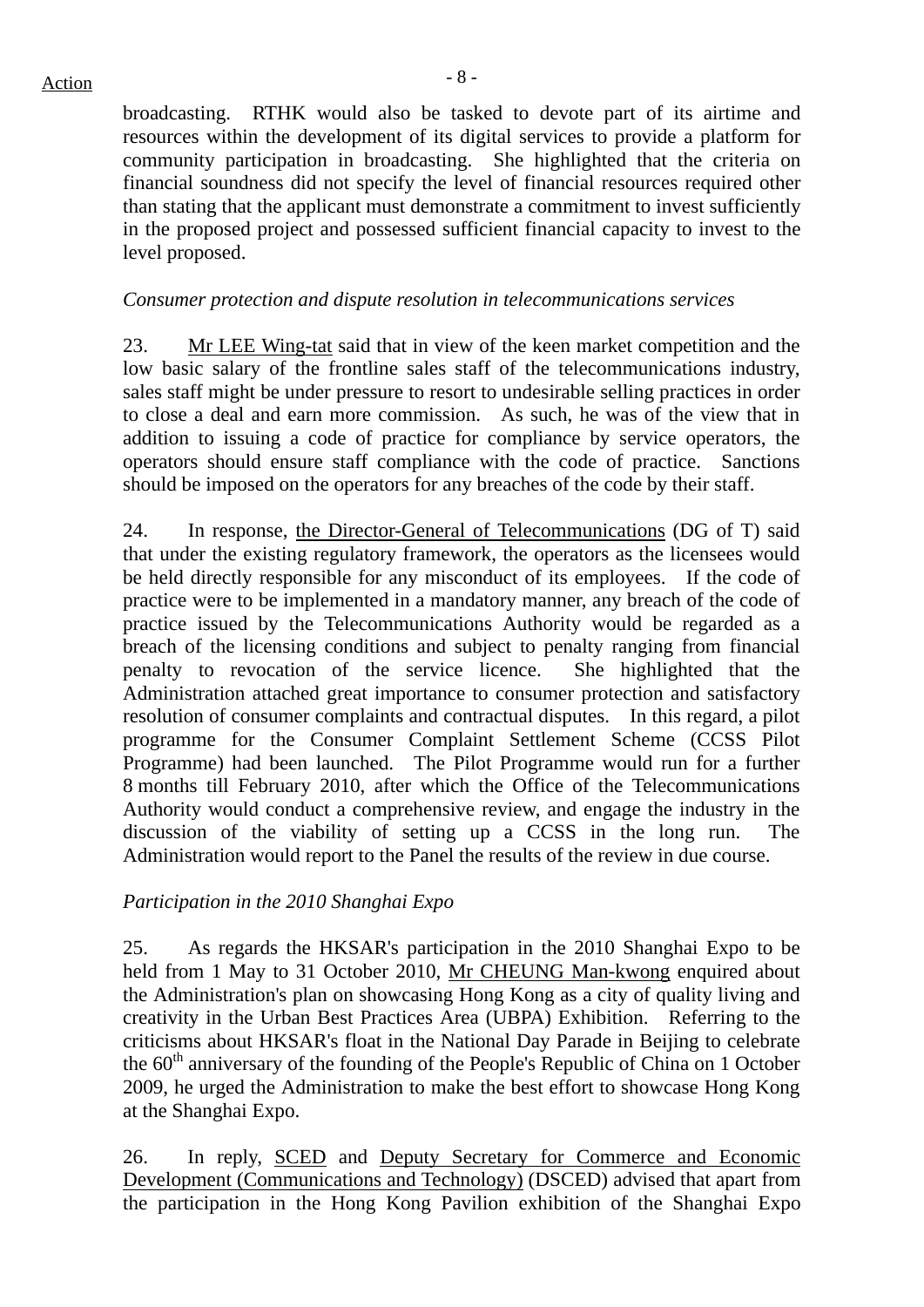(which would form part of the China pavilion) to be coordinated by the Mainland and Constitutional Affairs Bureau, the CEDB would be mainly responsible for the participation in the UBPA Exhibition with the aim to demonstrate Hong Kong's commitment to make the city a model of urban sustainable development through citizen-centric and technology-enabled social innovation as well as to showcase the accomplishments of the creative industries. Under the theme "Smart Card, Smart City, Smart Life", the Administration, in collaboration with the local creative industries, non-governmental organizations and other relevant bodies and enterprises in the private sector, would showcase in the UBPA Exhibition the "connectivity" of Hong Kong and the innovative ways to improve efficiency in everyday city life and the standard of living through the extensive use of various smartcard systems promoting connectivity within the city and with other parts of the world. Advanced smart card applications developed in both the public and private sectors including the use of Octopus Card, the Smart ID cards, the development of e-Channel application for automated passenger and vehicle clearance at immigration control points, etc would be featured in the UBPA Exhibition.

27. In response to Mr CHEUNG's suggestion to consult the creative industries and the public on the UBPA Exhibition, SCED highlighted that the Administration had and would continue to maintain close liaison with the local creative industries and relevant organizations to make the best use of the opportunity to showcase the creativity of Hong Kong and to explore new business opportunities in the Mainland and overseas. To move forward with both social and technological development, the Administration would continue to further identify other successfully implemented smartcard systems and explore new applications of smartcard technology for display in the UBPA Exhibition. The preshow held in the Central Police Station had been well received by the public.

## *Facilitating Internet learning for students of low-income families*

28. Mr Ronny TONG expressed disappointment that despite the one-year Internet education campaign to promote the safe and proper use of the Internet, the CE in his policy address had failed to provide concrete measures to assist students of low-income families to access computers and Internet services at home. He urged the Administration to consider providing financial assistance to students from needy families, similar to the proposed cash vouchers for the purchase of compact fluorescent lamps. In this connection, Mr WONG Yuk-man said that the \$63 million Internet education campaign and the District Cyber Centres pilot scheme could not effectively address the problem of Internet access at home faced by needy families. He opined that Internet charges should be included in the Comprehensive Social Security Assistance, and criticized the Administration for not taking any concrete measures to help narrow the digital divide.

29. In response, SCED said that the Administration was well aware of the increasing use of the Internet in the younger generation's learning activities. Relevant bureaux and departments had made concerted efforts through various initiatives to promote Internet learning across the community. To further mitigate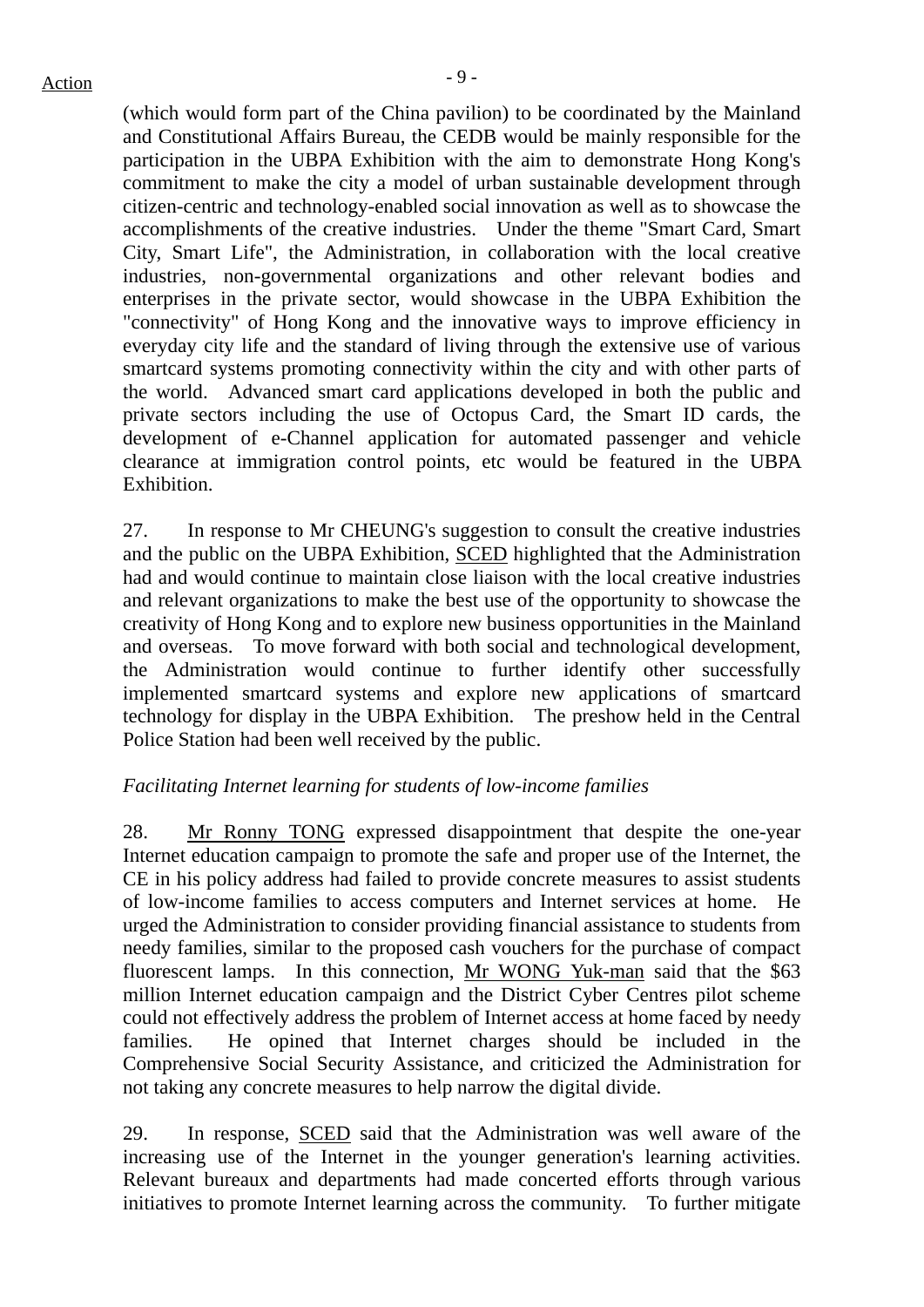Admin

the impact of the digital divide on the quality of learning, the Financial Secretary would co-ordinate the efforts of relevant bureaux and departments to examine, through tripartite collaboration between the community, business sector and the Government, options to provide convenient and suitable Internet learning opportunities for student in need.

#### *Extending Wi-Fi coverage*

30. Mr WONG Ting-kwong noted that most of the Wi-Fi hotspots in Hong Kong were provided by the private sector. He enquired whether the Administration would consider increasing the provision of Wi-Fi facilities in places such as tourist spots and major transport interchanges. SCED replied that the Government WiFi programme aimed at providing free Wi-Fi facilities for the public at Government premises with high public patronage. Free Wi-Fi hotspots were installed in some Government offices and premises of the Leisure and Cultural Services Department such as parks and public libraries. While additional Wi-Fi facilities would be provided in response to user demand, the Government would not compete with the private sector in providing Wi-Fi services. In fact, the Government had implemented a number of measures to facilitate private participation in the provision of public Wi-Fi services. To this end, two commercial service providers had installed Wi-Fi hotspots offering free Wi-Fi service in public rental housing estates under the Housing Authority. At members' request, SCED undertook to provide an updated list of the distribution and locations of Government premises covered by the Government WiFi programme after the meeting.

(*Post-meeting note*: The information provided by the Administration was circulated to members vide LC Paper No. CB(1)278/09/10(01) issued on 6 November 2009.)

#### *Manpower training and job creation in creative industries*

31. Mr WONG Kwok-hing enquired about the trainee and internship programmes to help train new blood for the creative industries. In reply, DSCED(CT) advised that in collaboration with the advertising and design sectors, 120 workplaces in each of the respective industries would be provided under the trainee and internship programmes to provide training opportunities for undergraduates and graduates to gain first-hand experience in these creative workplaces.

32. The Chairman enquired about the Government policies to drive the development of data centre industry in Hong Kong that would create more business opportunities and jobs for the information, communications and technology sector. He suggested that consideration be given to setting up a dedicated unit under the Office of the Government Chief Information Office (OGCIO) to provide one-stop service for enterprises interested in setting up data centres in Hong Kong. The OGCIO should coordinate amongst relevant Government departments to help speed up the requisite application and approval process.